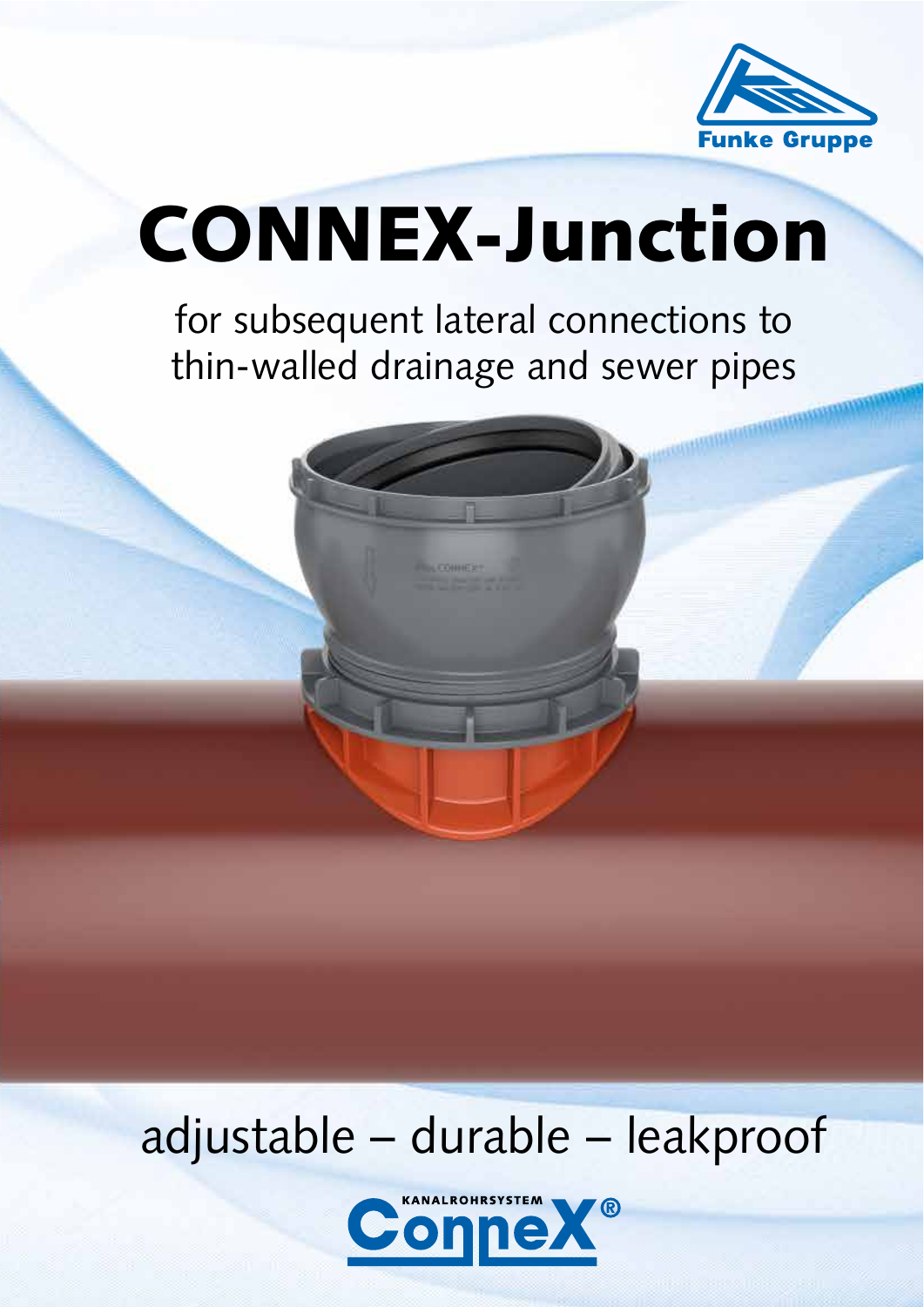#### The product

Thanks to the CONNEX-Junction, house connection lines or lateral pipes can be quickly, easily and cost-effectively joined to the main sewer, on new or existing pipes. The component features an integrated adjustable socket. This ensures that the connected pipes permit movement in all directions, from 0° to 11°. The CONNEX-Junction thus complies with the requirements of DWA A-139, according to which "lateral pipes must be manufactured and connected so that they can allow for movement". The resulting, significant increase in flexibility contributes a great deal to newly laid house connection pipes having the desired high manufacturing standard and a long service life.



*The CONNEX-Junction is also ideal for connection to a main channel that has undergone repairs involving liners. Please contact Funke for technical clarification on an individual basis.* 



*Internal view of a CONNEX PVC-U DN/OD 400 sewer pipe with correctly fitted CONNEX-Junction (internal view)*



#### The advantages

The use of the CONNEX-Junction considerably simplifies conventional working methods: Exposing a metre-wide section of the main sewer for the subsequent connection of pipes is no longer necessary. The pipe bed remains untouched during the assembly work. Installing Y- respectively T-Junctions with slip couplers after cutting the main pipeline is also no longer required. The precise, quick fitting saves time and money. In practical terms, the CONNEX-Junction made from PVC-U has also demonstrated another advantage: If the pipe line has to undergo repairs, the "top-hat profile" is easy to attach to the CONNEX-Junction.

#### The versions

The CONNEX-Junction comes in three versions: 200 mm bore with 200 mm socket in the upper section for the DN/OD 250 to 1500 nominal diameter range; 200 mm bore with 160 mm



socket for the DN/OD 400 to 1500 nominal diameter range and the smaller version with a 162 mm bore and 160 mm socket for the DN/OD 200 to 315 nominal diameter range, see images below.



*CONNEX DN/OD 160/162 junction on HS® sewer pipe, 162 ± 1 mm bore* 





*CONNEX DN/OD 200/200 junction on HS® sewer pipe, 200 ± 1 mm bore*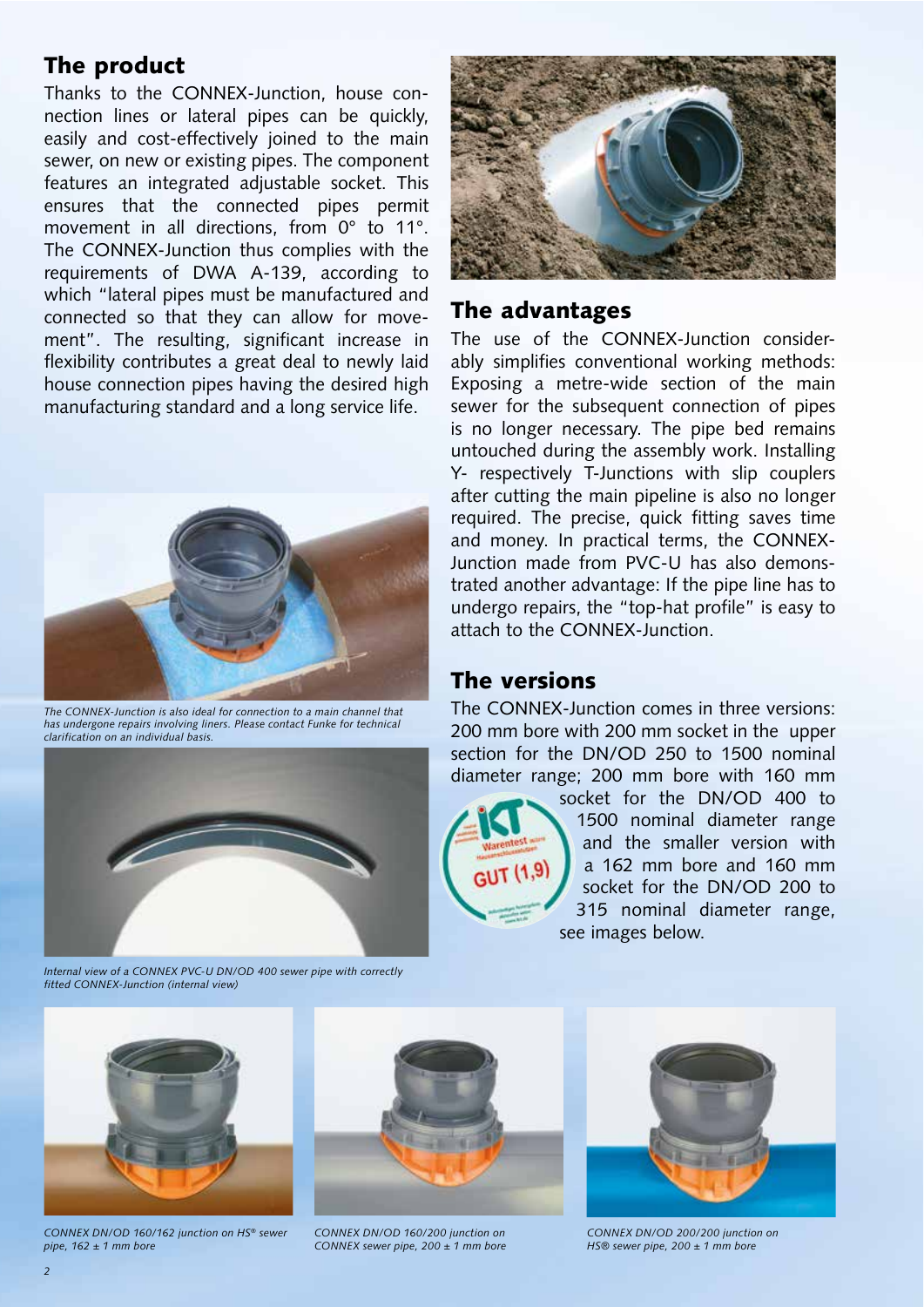### CONNEX-Junction with adjustable socket







*The groove in the junction lower section contains details of the nominal size and also the code number of the complete set.* 

*The code number for replacement orders can be found on the spacer ring.*

| <b>DN</b><br><b>Main Pipe</b><br>(smooth-walled) | Internal $\emptyset$<br><b>Main Pipe</b><br>mm | <b>Pipe wall</b><br>thickness max.<br>mm | <b>Junction</b><br>mm | Bore $\pm$ 1 mm | <b>Code Junction</b><br>(Set) |
|--------------------------------------------------|------------------------------------------------|------------------------------------------|-----------------------|-----------------|-------------------------------|
| 200                                              | 182-191                                        | 15,0                                     | 160                   | 162             | CO201.191                     |
| 250                                              | 228-242                                        | 15,0                                     | 160                   | 162             | CO253.242                     |
| 300                                              | 287-306                                        | 15,0                                     | 160                   | 162             | CO302.306                     |
| 400                                              | 364-380                                        | 31,8                                     | 160                   | 200             | CO403.380                     |
| 400                                              | 392-412                                        | 31,8                                     | 160                   | 200             | CO404.412                     |
| 500                                              | 453-513                                        | 31,8                                     | 160                   | 200             | CO502.513                     |
| 600                                              | 582-607                                        | 31,8                                     | 160                   | 200             | CO602.607                     |
| 700-800                                          | 665-809                                        | 31,8                                     | 160                   | 200             | CO702.809                     |
| 900-1500                                         | 856-1500                                       | 31,8                                     | 160                   | 200             | CO902.1212                    |
| 250                                              | 233-241                                        | 31,8                                     | 200                   | 200             | CO251.241                     |
| 250                                              | 249-259                                        | 31,8                                     | 200                   | 200             | CO252.259                     |
| 300                                              | 295-313                                        | 31,8                                     | 200                   | 200             | CO301.313                     |
| 400                                              | 364-380                                        | 31,8                                     | 200                   | 200             | CO401.380                     |
| 400                                              | 392-412                                        | 31,8                                     | 200                   | 200             | CO402.412                     |
| 500                                              | 453-513                                        | 31,8                                     | 200                   | 200             | CO501.513                     |
| 600                                              | 582-607                                        | 31,8                                     | 200                   | 200             | CO601.607                     |
| 700-800                                          | 665-809                                        | 31,8                                     | 200                   | 200             | CO701.809                     |
| 900-1500                                         | 856-1500                                       | 31,8                                     | 200                   | 200             | CO901.1212                    |



Choosing the right CONNEX-Junction depends on the internal diameter of the main pipe. For each nominal diameter there are various possible connection pipe options. Please note: There are several CONNEX-Junctions available for each of the nominal diameters DN/OD 250 and DN/OD 400. It is important to state the appropriate code number when ordering.

*The CONNEX set consists of a junction upper and lower section, spacer ring, threaded ring and a tube of lubricant. A product information sheet with installation instructions is also supplied.*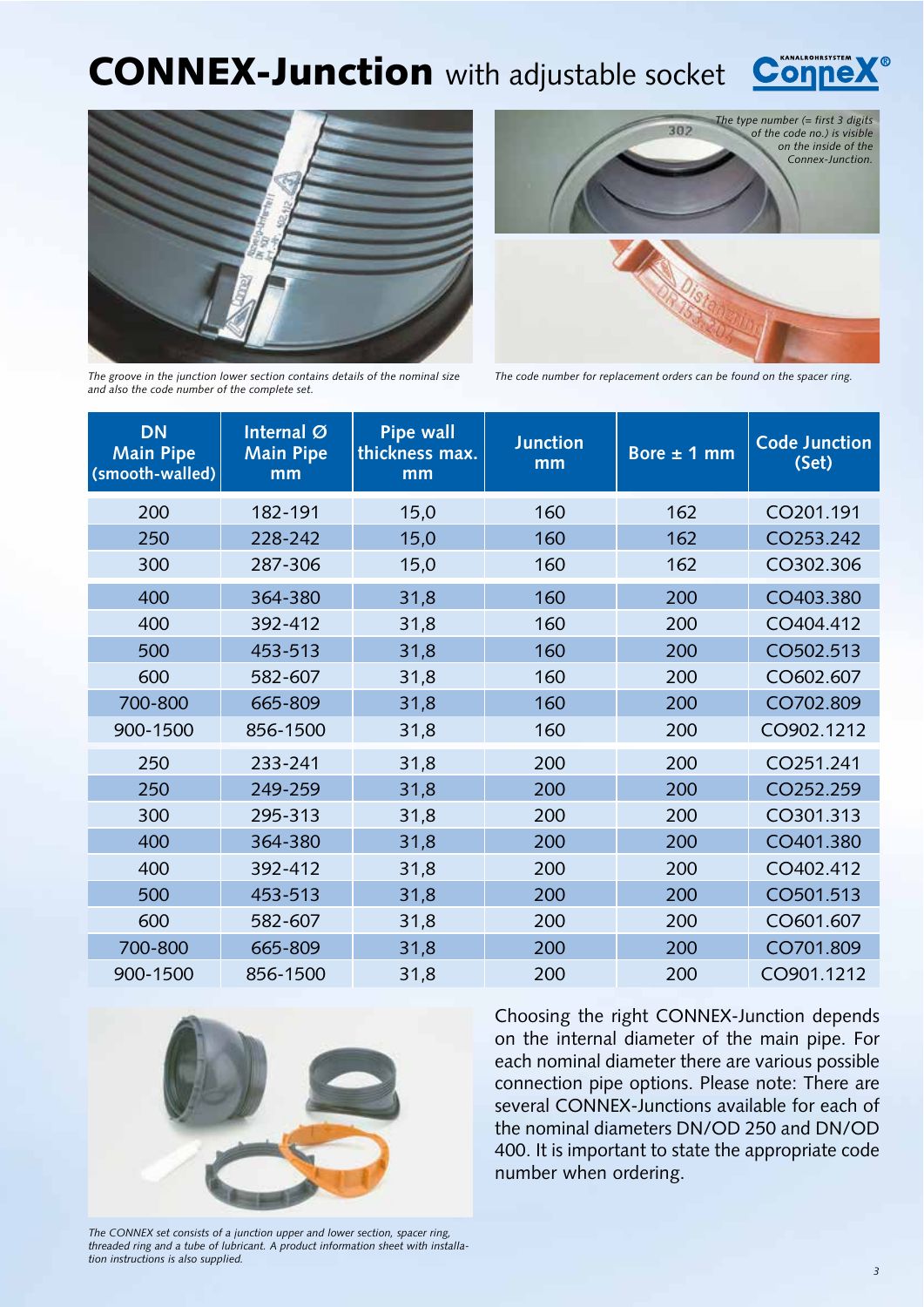# The CONNEX-Junction with adjustable socket

#### **Technical data / installation sequence**



| <b>Junction</b><br><b>Nominal</b><br><b>Diameter</b><br><b>DN/OD</b> | Ø<br><b>Bore</b><br>mm | <b>Main Pipe</b><br><b>Nominal</b><br><b>Diameter DN</b> |
|----------------------------------------------------------------------|------------------------|----------------------------------------------------------|
| 160                                                                  | $162 + 1$              | 200-315                                                  |
| 160                                                                  | $200 \pm 1$            | 400-1500                                                 |
| 200                                                                  | $200 \pm 1$            | 250-1500                                                 |

*The CONNEX-Junction with adjustable socket*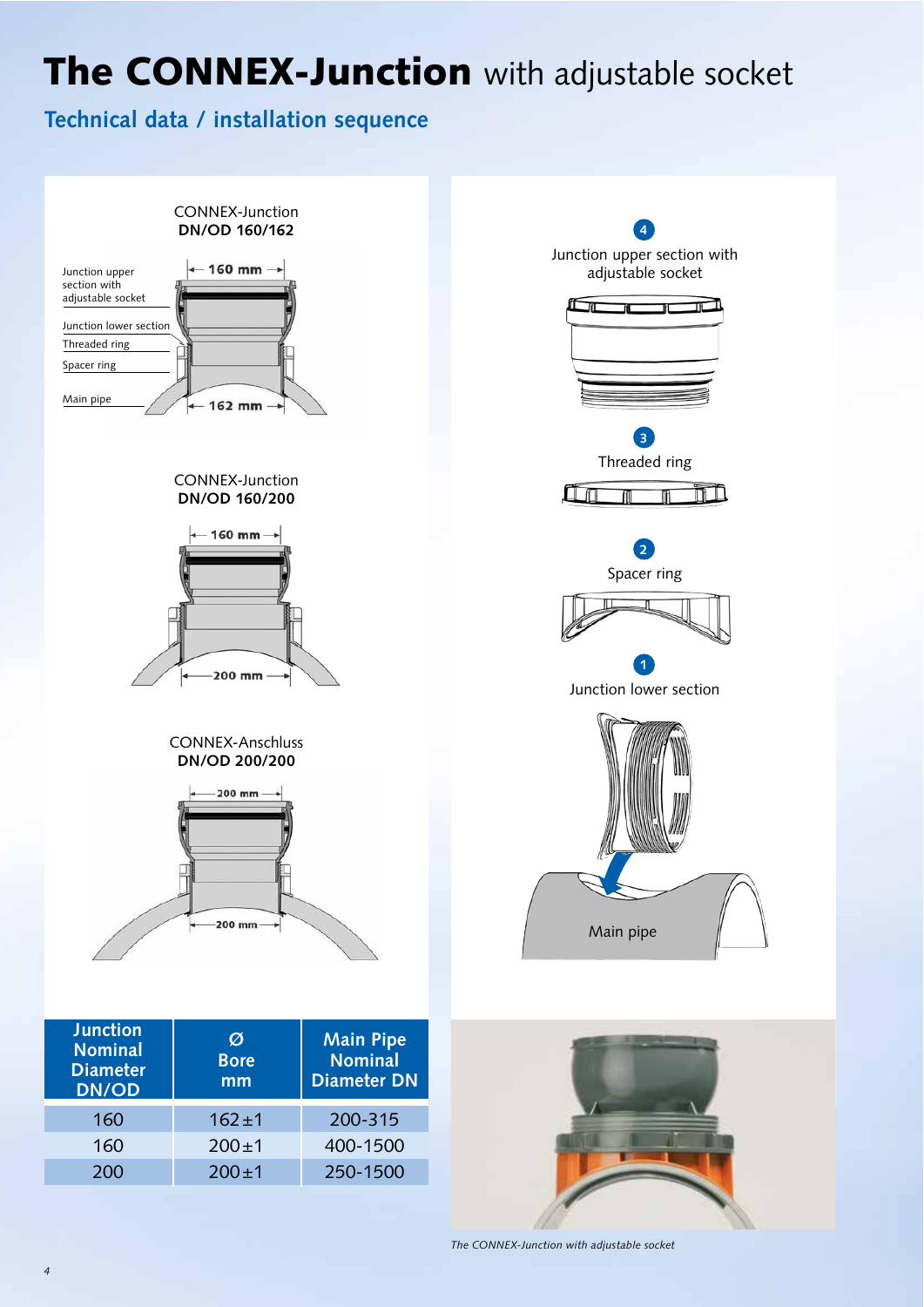# CONNEX-Junction with adjustable socket Connex<sup>®</sup>



#### **Tests and test certificates**





*Internal view after the Hamburg getting trials Shear loading test – 200 kg load (= 10 x the nominal diameter in N)* 







**DiBt** 

 $-1122$ 

**Circula**  $\frac{1}{2}$ 

E-SASSAHINGSALDAGAN POSE-



*Test set-up for shear loading test* 

#### *WRc test certificate (UK)*



*Romanian certification Benor test certificate* 



ulg

autsich



*MPA test certificate (Germany)* 



*Q-Plus test certificate (Switzerland)* 



*(Belgium)* 

*5*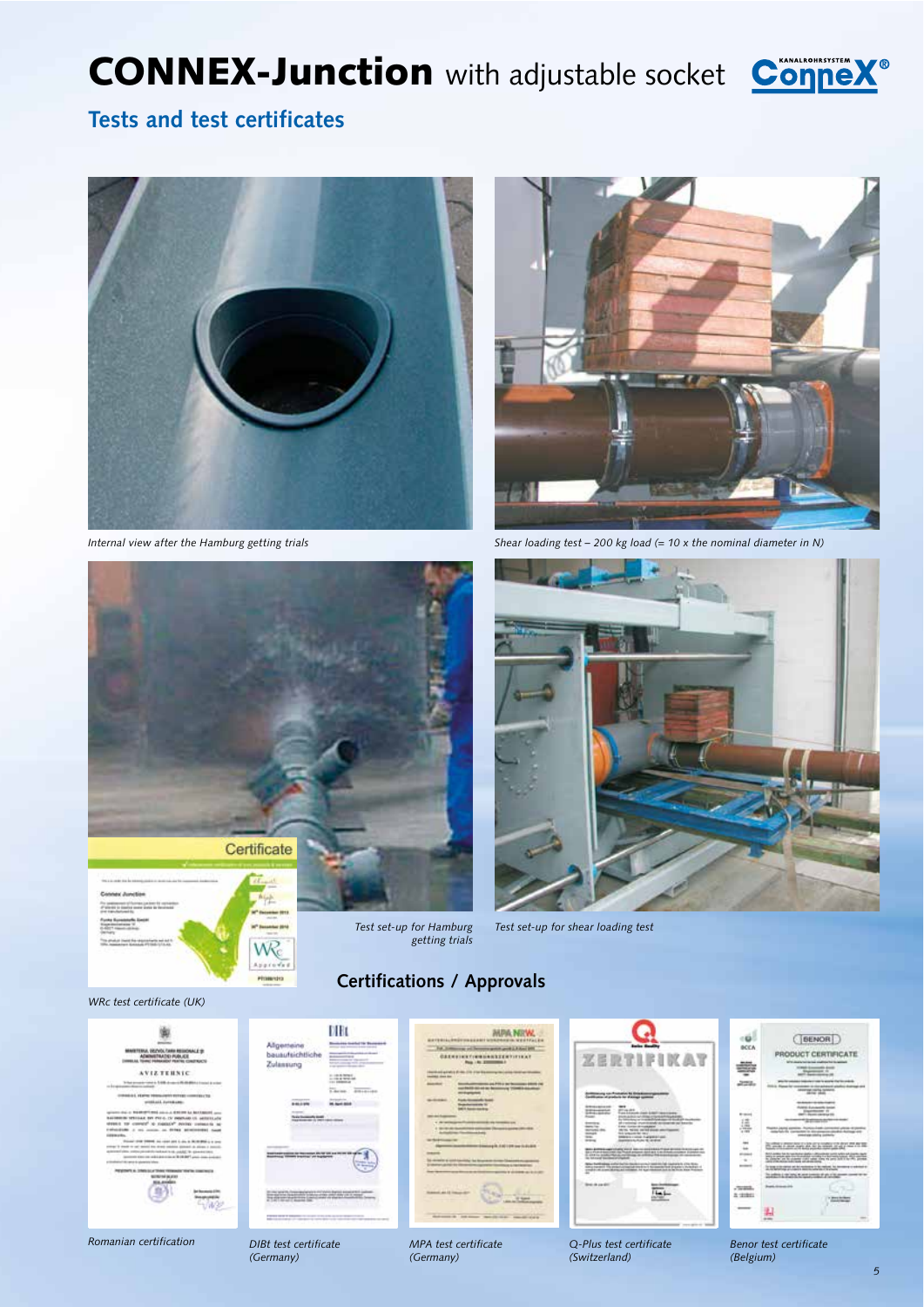# The CONNEX-Junction with adjustable socket

#### **Installation instructions for the lower section DN/OD 160 and DN/OD 200**



Mark the position of the installation point on the sewer pipe, in this case a CONNEX sewer pipe, using a suitable marker **(1)**. Pre-drill the interface with an 10 mm twist drill bit **(2)**. Fit the guide pin of the drill bit into this drilled hole **(3)**. Drill the core centrally, at 90° to the pipe axis. During the drilling procedure, fully immerse the drill bit into the pipe cross section. By doing so, no ridges are left in the drill recess. Bore diameter: 162 or 200 mm ± 1 mm. **(4)**. **Always ensure the drilled hole is free of splintering.**



After correctly drilling the hole, deburr edges with a suitable tool inside **(5)** and outside **(6)**. Push the lower section of the CONNEX-Junction into the main pipe through the drilled hole **(7-9)**. **Do not apply any lubricant to the lower seal.**



Turn the CONNEX-Junction in the main pipe and pull upwards to fit into the pipe radius **(10)** until the retainer clips (see arrow) **(11)** fold out to secure the junction. Place the red-brown coloured spacer ring onto the guide groove of the lower section **(12)**.



**Important – Centralise the lower section in the bored hole so that a uniform annular gap is produced all round (13).** Apply the lubricant to the inside of the grey threaded ring **(14)**. Position the grey threaded ring so that it is not tilted, and can be screwed easily **(15)**. With one hand, pull up the lower part of the junction to position it on the inside radius of the main pipe. With the other hand tighten the grey threaded ring hand tight **(16)**.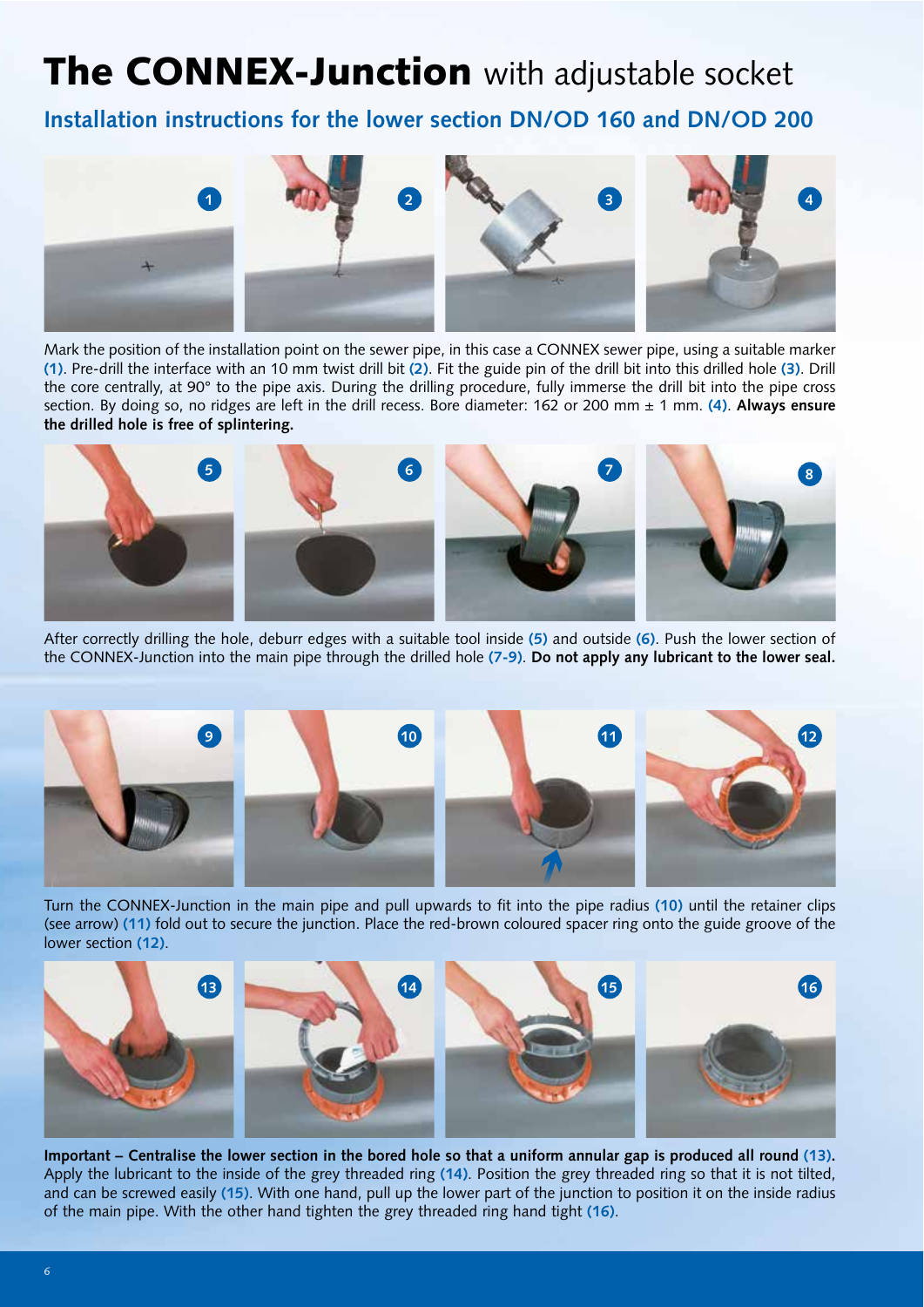## **CONNEX-Junction** with adjustable socket **Con**



#### **Upper section installation instructions**





**Installation instructions CONNEX-Junction DN/OD 160/162 Important note: A specially developed spanner insert ensures that the spanner used previously for the threaded ring (fits DN/OD 200) can still be used for all installation variants.** Fit the spanner insert (white) onto the threaded ring **(17)**. Tighten the threaded ring firmly with the corresponding spanner (available in the range) **(18)**. This will compress the inner seal between the lower section of the junction and the main pipe. Check the lower section of the junction is correctly seated in the main pipe. Cover the O-ring and the thread of the upper section of the junc-









tion with the lubricant **(19)**. Push the upper section of the junction **(20)** right into the lower section of the junction, turn it once to the left to locate the start of the thread and turn it in to the right without tilting it **(21)**. Fit the spanner insert onto the upper section. Securely tighten the upper section of the junction down to the stop with the spanner **(22)**. Finally, exert gentle tapping movements on the handle. Check that the junction is correctly seated in the main pipe.



**Installation instructions CONNEX-Junction DN/OD 160/200 and DN/OD 200/200** 

Tighten the threaded ring firmly with the spanner (available in the range) **(23+24)**. This will compress the inner seal between the lower section of the junction and the main pipe. Check the lower section of the junction is correctly seated in the main pipe. Cover the O-ring and the thread of the upper section of the junction with the lubricant **(25)**. Push the upper section of the junction right into the lower section of the junction, turn it once to the left to locate the start of the thread **(26)** and turn it in to the right without tilting it (see above) **(27)**. Fit the spanner insert onto the upper section **(28)**. Securely tighten the upper section of the junction down to the stop with the spanner. Finally, exert gentle hitting movements on the handle **(29)**.Check that the junction is correctly seated in the main pipe **(30)**. **Important note: Correct installation is only possible with the spanner and the spanner insert.**

**More installation tips for correct fitting:** The nominal diameter, junction type and inside diameter given in the guide groove of the CONNEX-Junction are to be checked before installation and compared with the inside diameter of the main pipe **(31)**. Likewise, the correct seating of the spacer ring must be checked again after fitting the lower section. **Important note: The spacer ring must be firmly seated against the main pipe.**